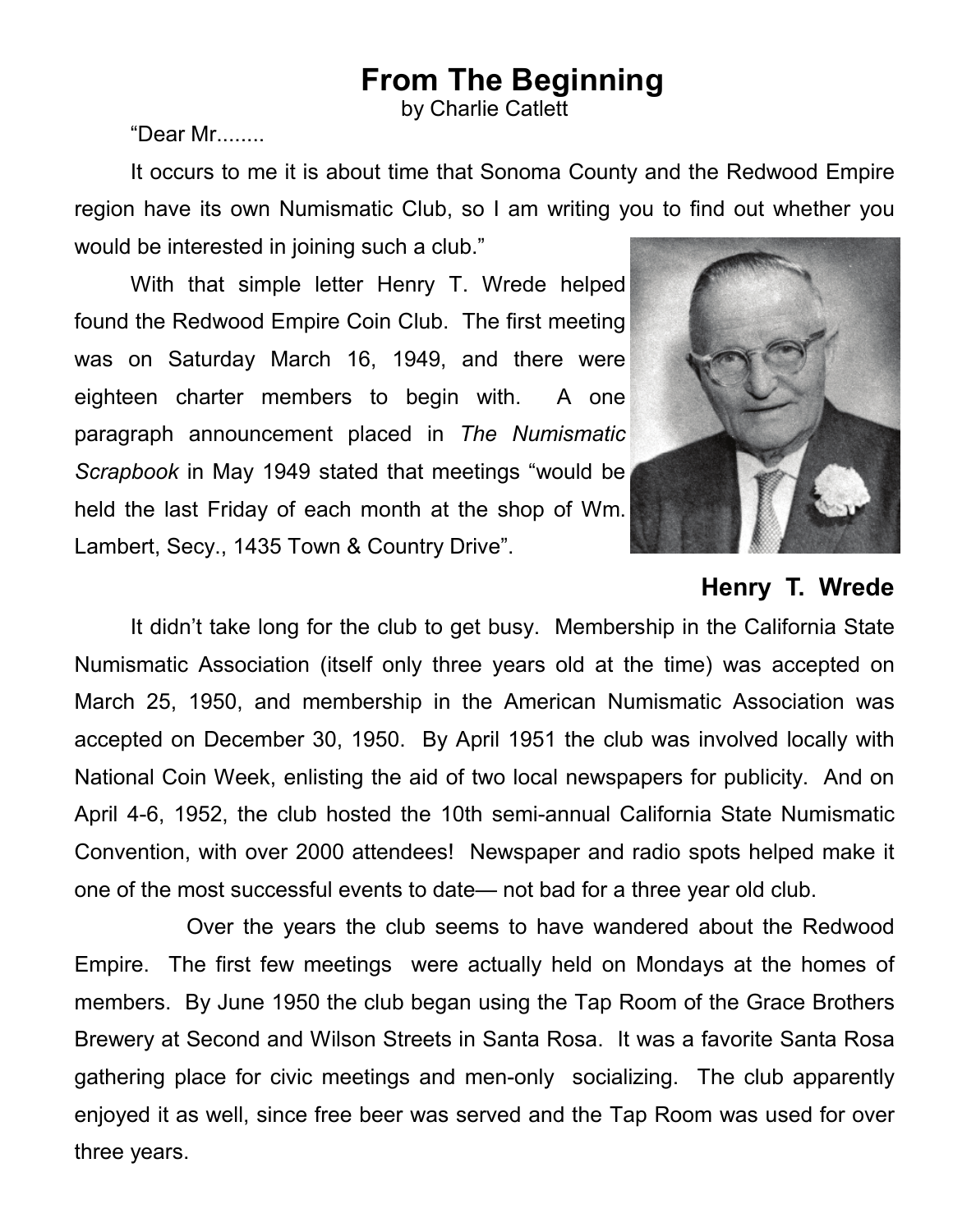Store, but it also had some stamps and coins for sale. Attendance at early meetings averaged ten to twenty members. By the late 1950s and 1960s attendance was up to sixty or seventy members at a meeting, with a club total of about 150 members. Full-time coin dealers like Earl Parker would often come to meetings, and gold coins were often purchased *by the roll.* The only shop in Santa Rosa to purchase coins at the time was on 4th Street below the Occidental Hotel. It was actually a Religious (Reverend John S. Bain of the Book & Bible Store was RECC Member #42). **Earl Parker** 



Over the years the club has had a variety of interesting and exciting events. Although there are gaps in our records, some of these are highlighted here.

- ♦ April 20-26, 1951: The American Numismatic Association and the R.E.C.C. had a National Coin Week display at the Santa Rosa Chamber of Commerce. Four tables were set up with displays of U.S. coins (complete sets of Indian cents through Standing Liberty Quarters), silver/gold certificates, foreign coins, Pioneer gold, pieces of eight, etc. Nine club members contributed, and there were also displays at American Trust Bank, Exchange Bank, and Gensler & Lee Jewelers. Club Member Bill Lambert gave a 15 minute talk on radio station KSRO.
- ♦ February 1952: Earl Parker displayed a complete set of proof Liberty (Barber) halves, which he offered for sale to the club for a 'mere' \$345 (\$18,000 in 1999 value)
- ♦ May 1952: First attempt by the club to organize a Junior Club
- ♦ August 1953: Club raises \$75 over several months of benefit auctions, proceeds going to the Crippled Children's Fund to send a crippled child to summer camp.
- ♦ July 1965: Member Paul Snedaker gave a talk "on the whys and wherefores of the new Teletype system of buying and selling coins".